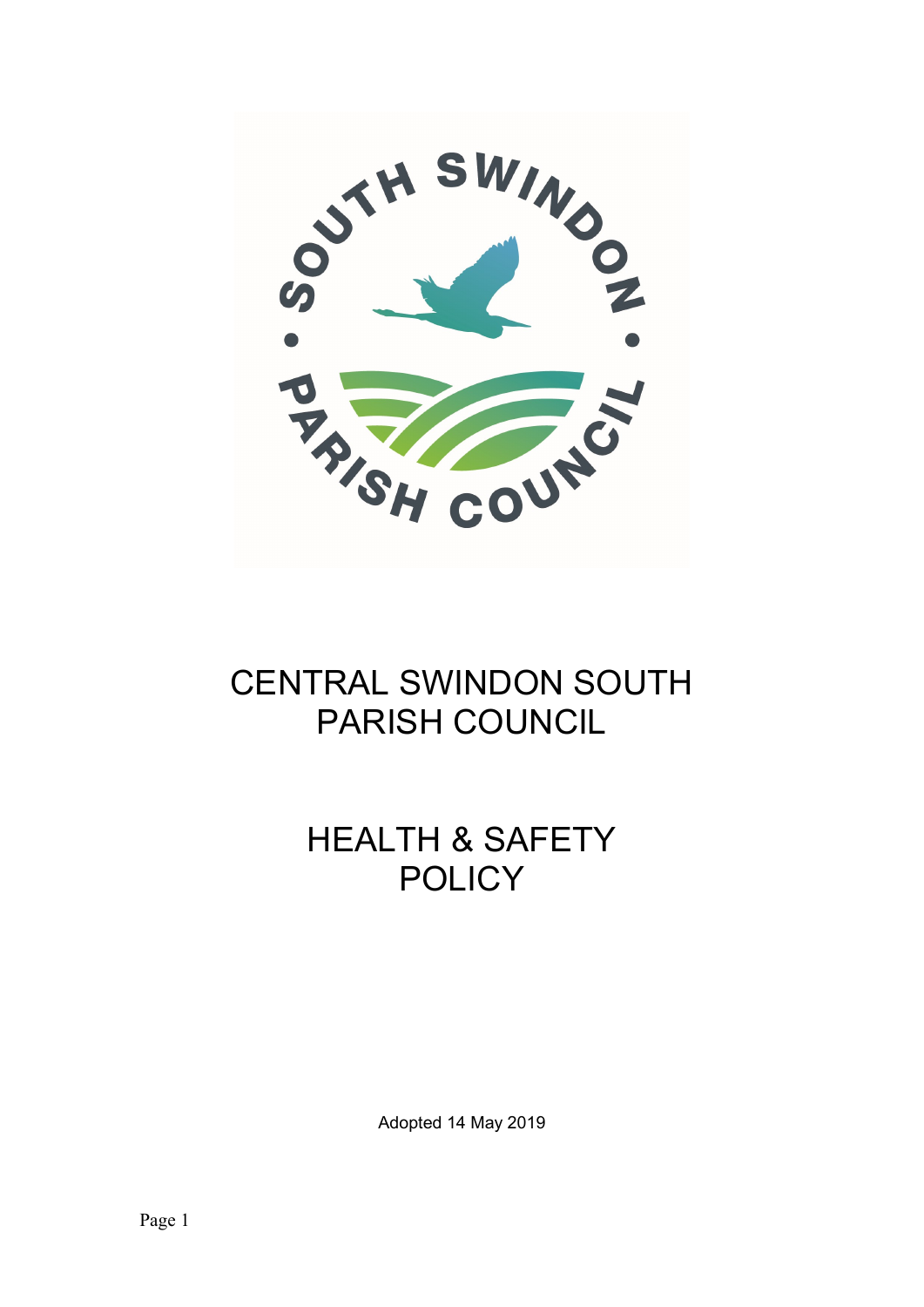- 1. Central Swindon South Parish Council recognises and accepts its responsibilities as an employer for providing a safe and healthy working environment for all its employees, contractors, voluntary helpers and others who may be affected by the activities of the Parish Council.
- 2. The Parish Council will meet its responsibilities under the Health and Safety at Work Etc Act 1974, and will provide, as far as is reasonably practicable, the resources necessary to fulfil this commitment.
- 3. The Parish Council will seek as and when appropriate, expert technical advice on Health and Safety to assist the Clerk in fulfilling the Parish Council's responsibilities for ensuring safe working conditions.

## AIMS OF THE HEALTH AND SAFETY AT WORK POLICY To provide as far as is reasonably practicable:

- 1. A safe place of work and a safe working environment.
- 2. Arrangements for considering, reporting and reviewing matters of Health and Safety at work, including regular risk assessments of working activities.
- 3. Systems of work that are safe and without risks to health.
- 4. Obtaining specialist technical advice and assistance on matters of Health and Safety when necessary.
- 5. Sufficient information, instruction and training for employees, contractors and voluntary helpers to carry out their work safely.
- 6. Care and attention to the health, safety and welfare of employees, contractor voluntary helpers and members of the public who may be affected by the Council's activities.

ARRANGEMENTS AND RESPONSIBILITIES FOR CARRYING OUT THE HEALTH AND SAFETY POLICY AT WORK As the Council's Safety Officer, the Clerk will:

- 1. Keep informed of relevant Health and Safety policy legislation.
- 2. Advise the Parish Council on the resources and arrangements necessary to fulfil the Parish Council's responsibilities under the Health and Safety at Work Policy.
- 3. Make effective arrangements to implement the Health and Safety at Work Policy.
- 4. Ensure that matters of Health and Safety are regularly discussed at meetings of the Parish Council.
- 5. Ensure that regular risk assessments are carried out of working practices, with subsequent consideration and review of any necessary corrective/protective measures. Consider requesting contractors to supply a